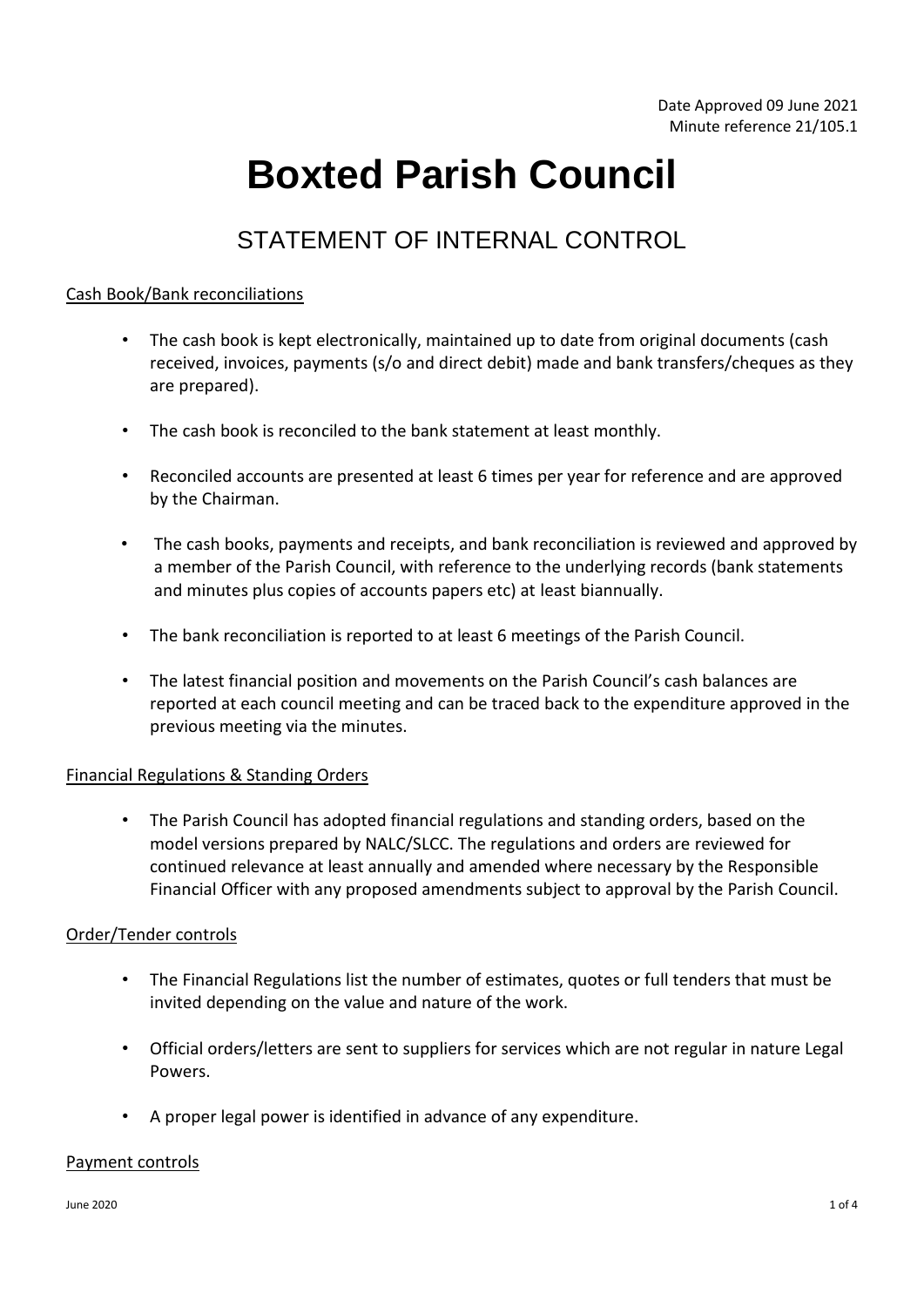- Depending on the nature of the supply, the RFO checks the purchase invoice to indicate that the supply has been received, that the supply has not previously been paid and that the invoice calculations are correct.
- Purchase orders/emails/letters ordering the work are matched to purchase invoices where applicable.
- Payments will be listed in date order in the cash books and in accounts files.
- All invoices for payment are listed on the Agenda of a meeting where the expenditure is to be authorised for payment.
- Payments made are listed in the minutes of the meeting.
- Original invoices are available to the Councillors signing the cheques.
- Cheques will be signed by two councillors, who are authorised to sign on the Council's bank mandate. Bank transfers are made by the RFO and will be authorised by two councillors, who are authorised to sign the bank mandate.
- The RFO is authorised to transfer funds from one account to another, and to make eternal payments to agreed suppliers and is required to present a copy of the banks payment advice for signature by two Councillors.
- The RFO always maintains control of the cheque book, cheques will only be issued and signed for payments approved in Council meetings except for special circumstances whereby the Chairman or Vice Chairman give authority.
- Every payment is identified by a sequential unique number. This number is used to identify the transaction in the payment's cashbook, the invoice and cross referenced to the bank statement.
- When invoices are paid by cheque, they are with identified by the cheque number and referenced in the cashbook by the cheque number, as well by the unique identifier. This is cross checked with the bank statements.
- A pre-paid card is available for purchases by the RFO. The card will hold a balance of up to £1000 and be topped up to this level each month. Any payments made by the card will be individually shown at each full Council meeting alongside any card charges. The balance on the card will be included in the reconciliation statement as a council bank asset. Two councillors will be authorised administrators on the card account.

# Payments made under section 137 of the 1972 LGA ("The Free Resource")

- A separate s137 account column is maintained
- The RFO calculates the maximum amount of s137 expenditure able to be made each year and ensures that it is not exceeded – confirmed to the Parish Council when expenditure is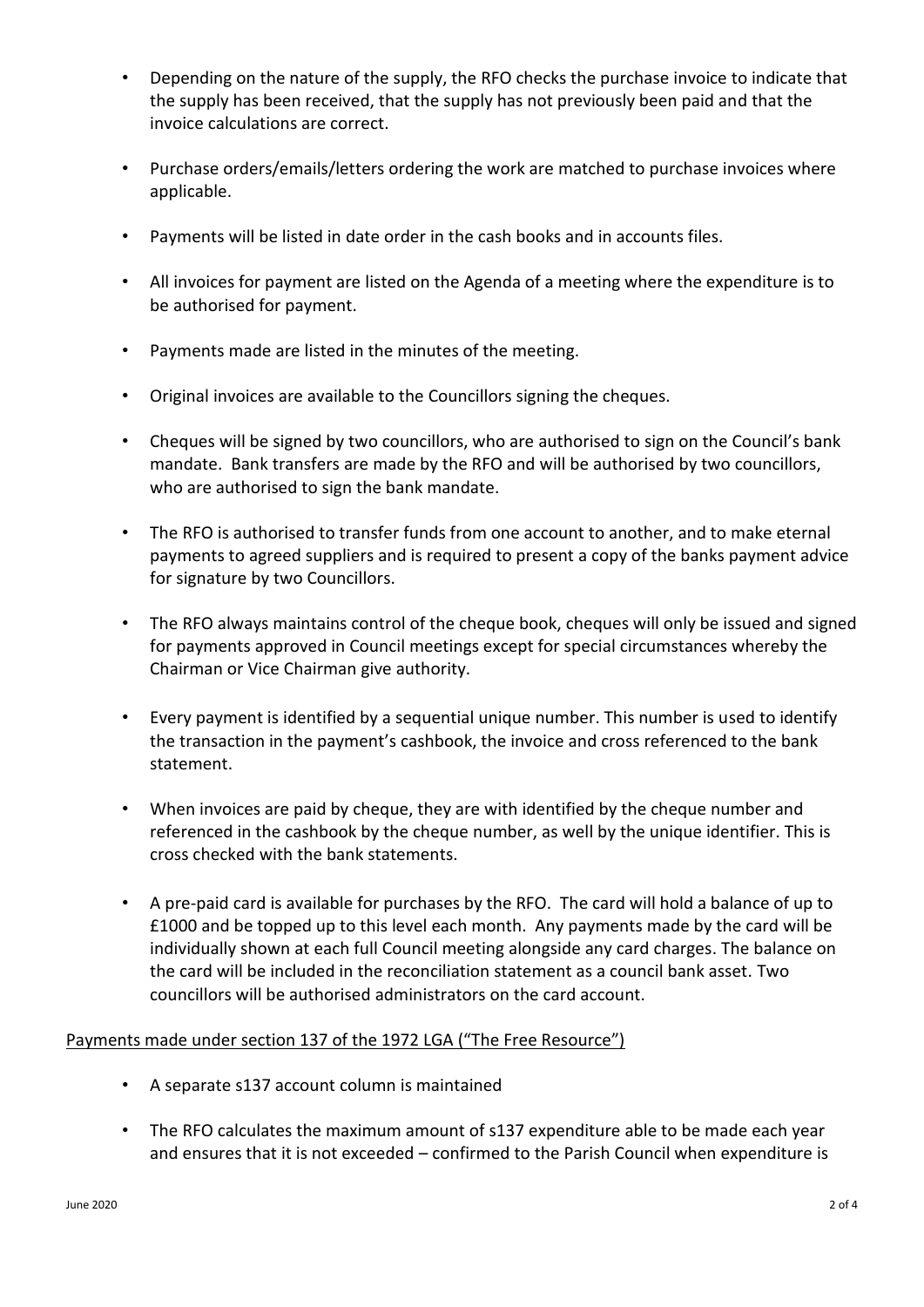considered either by reference to a specific budget for that payment or to the amount of unspent s137 money available.

- Where requests for expenditure from s137 are made this is made clear at the meeting where the payment is to be approved.
- The proper minute authorising expenditure from s137 is prepared on each occasion.

#### VAT repayment claims

- RFO ensures, wherever possible, that all invoices are addressed to the Parish Council.
- RFO ensures that proper VAT invoices are received where VAT is payable.
- RFO maintains a VAT account to show that the correct amount of VAT is reclaimed in the year.

#### Income controls

- RFO ensures that amount of the precept received is correct in accordance with the precept request sent to the District Council.
- RFO ensures that the precept instalments are received when due.
- RFO ensures that other receipts (deposit interest, allotment and land rents) are received when due and correctly calculated.
- Receipts are issued for cash received and a copy kept.
- Income is banked promptly.

#### Financial reporting

• A Budget control, comparing actual receipts and payments to the budget is prepared on a regular basis, presented to the Parish Council at the meeting.

#### Budgetary controls

- The budget is prepared in consultation with the Parish Council, as evidenced by reports and minutes in advance of the start of the year.
- The precept is set on the basis of the budget by the deadline set by Colchester Borough Council.

#### Payroll controls

• Staff contracts are prepared by the Clerk and agreed by the full Council and are reviewed and amended where necessary by the Clerk and approved by the Council.